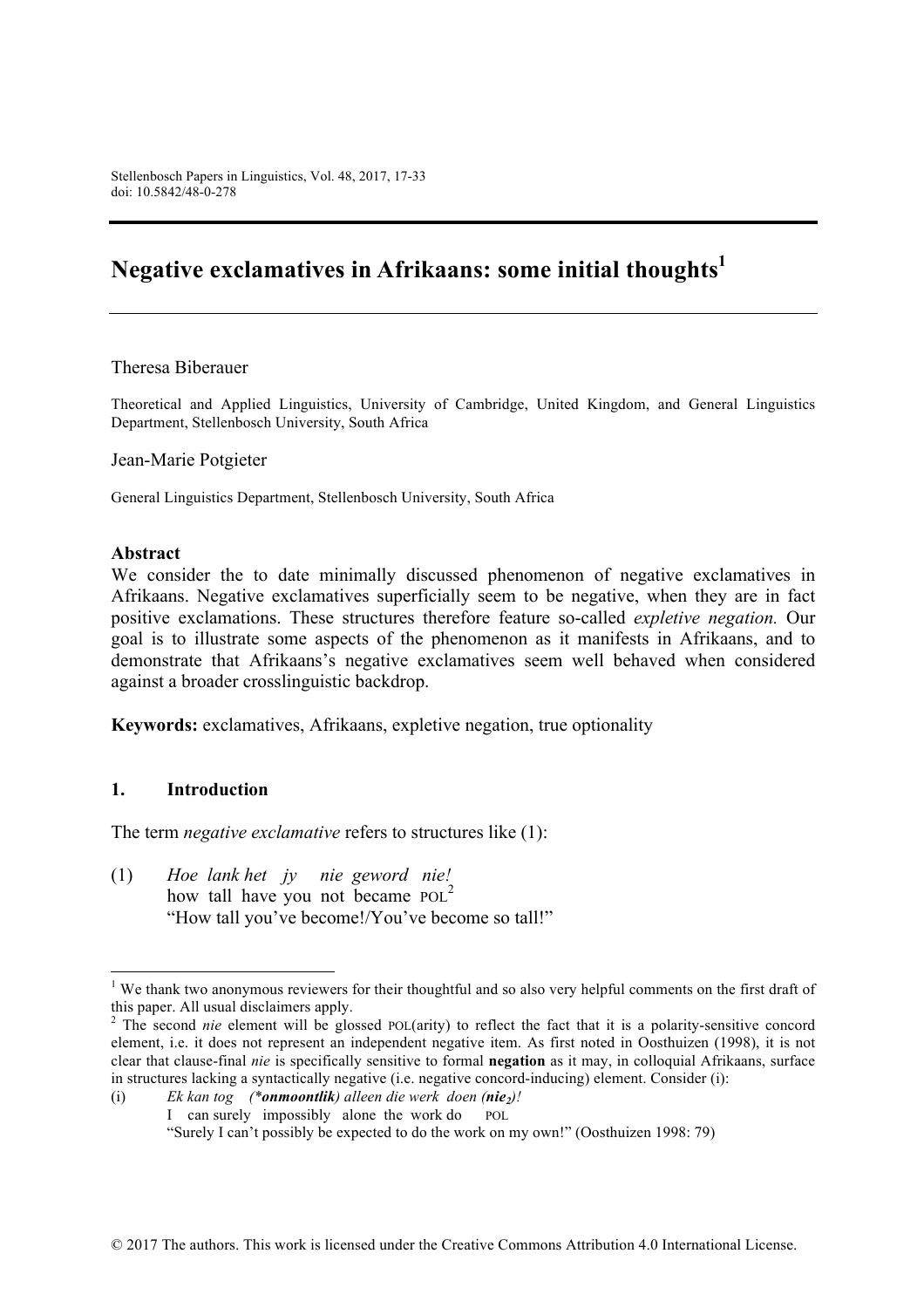#### *Biberauer & Potgieter* 2

Here the semantic power of the negation element seems to have been lost or altered (Portner and Zanuttini, 2000: 201). Contrast the regular negative declarative in (2), where the negation-signalling *nie*-elements combine to produce a Negative Concord structure, i.e. a structure that is genuinely negative, reflecting Afrikaans's Negative Concord character (see i.a. Oosthuizen 1998 for discussion):

(2) *Jy is nie baie lank nie.* you is not very tall POL "You are not very tall."

This phenomenon is attested elsewhere, as already noted by Jespersen at the start of the 20th century (cf. Jespersen 1913, cited in Delfitto and Fiorin, 2004: 284; see also the latter source, Portner and Zanuttini 2000, and references cited therein). Its occurrence in Afrikaans has not been much remarked on to date, however: see Ponelis (1993: 482, (970b) for a single example, and Donaldson (1993: 416ff). Accordingly, the purpose of this short paper is, firstly, to offer some illustration of its manifestation in modern-day Afrikaans (section 2), and then to comment on the properties it shares with its counterparts in other languages (section 3).

# **2. Negative exclamatives in Afrikaans: an introduction to the empirical picture**

Negative exclamatives in Afrikaans are compatible with a range of *wh*-elements, serving a range of functions, and they are not restricted to *hoe* ('how')-forms like that in (1). Consider the data in (3):

| (3) | a.             | Hoe lieflik is hierdie reën nie vandag nie!<br>how lovely is this rain not today POL<br>"How lovely this rain today is!" (adjectival <i>hoe</i> -exclamative; cf. $(1)$ )              |
|-----|----------------|----------------------------------------------------------------------------------------------------------------------------------------------------------------------------------------|
|     | b.             | <b>Hoe vinnig</b> gaan die lewe nie verby nie!<br>how fast goes the life not past POL<br>"How fast life passes us by!" (adverbial <i>hoe-exclamative)</i>                              |
|     | $\mathbf{c}$ . | Wie ek nie vandag almal gesien het nie!<br>who I not today everyone seen have POL<br>"The (range/type of) people I saw today!" (argumental wie-exclamative)                            |
|     | d.             | Wat mense nie alles doen om raakgesien te word nie!<br>what people not all do INF.C noticed to become POL<br>"What people will do to be noticed!" (argumental <i>wat</i> -exclamative) |
|     | e.             | <b>By wie</b> hy nie al almal gekuier het nie!<br>by who he not already everyone visited have POL<br>The number of people he has dated!" (argumental wh-PP exclamative)                |

Negative exclamatives can, however, also be *wh*-less, as illustrated in (4):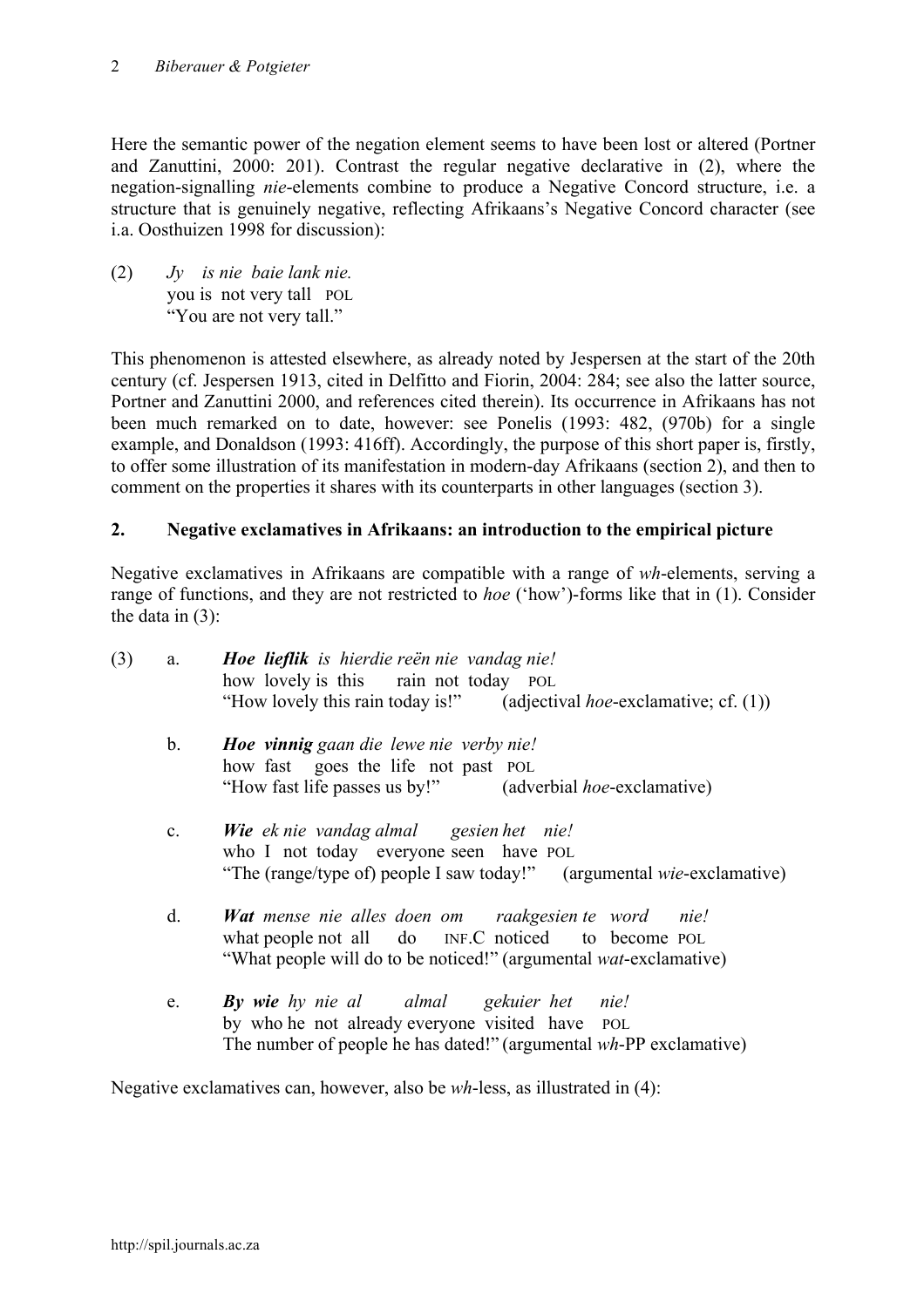3

(4) *Is dit nie alte fraai nie!* is that not all too beautiful POL "Isn't that beautiful!"

Both *wh*- and polar interrogative structures seem to have a "further life" as negative exclamatives, then.

Three properties of the structures in (1), and (3-4) deserve comment here.

Firstly, it should be noted that the negative elements *nie … nie* ("not … POL") do not produce a semantically negative exclamation: (1), for example, is not an expression of surprise or amazement at the addressee's failure to have grown tall. Instead, it is an expression of surprise-amazement - or other affective sentiment - that could also be expressed by removing the negative elements from the structure. Consider in this connection the *nie-*less counterparts to  $(3)$  given in  $(5)$ :

| (5) | a.             | Hoe lieflik is hierdie reën vandag!                                                                                                      |            |
|-----|----------------|------------------------------------------------------------------------------------------------------------------------------------------|------------|
|     |                | how lovely is this rain today                                                                                                            |            |
|     |                | "How lovely this rain today is!"                                                                                                         | (cf. (3a)) |
|     | b.             | <b>Hoe vinnig</b> gaan die lewe verby!                                                                                                   |            |
|     |                | how fast goes the life past                                                                                                              |            |
|     |                | "How fast life passes us by!"                                                                                                            | (cf. (3b)) |
|     | $\mathbf{c}$ . | <b>Wie</b> ek vandag almal gesien het!<br>who I today everyone seen have                                                                 |            |
|     |                | "The people I saw today!"                                                                                                                | (cf. (3c)) |
|     | d.             | <b>Wat</b> mense alles doen om raakgesien te word!<br>what people all do INF.C noticed to become<br>"What people will do to be noticed!" | (cf. (3d)) |
|     |                |                                                                                                                                          |            |
|     | e.             | <b>By wie</b> hy al almal gekuier het!                                                                                                   |            |
|     |                | by who he already everyone visited have                                                                                                  |            |
|     |                | "The number of people he has dated!"                                                                                                     | (cf. (3e)) |

Here we see that both the positive and the negative versions of a given superficially interrogative structure can take on what seems to be the same surprise-amazement or other affective reading. This is exactly the pattern also discussed by Delfitto and Fiorin (2014) for Italian and other languages (see section 3 for further comparatively oriented discussion).

The second property worth noting here relates to this first, namely the fact that there - at first sight at least - appears to be considerable optionality in the domain of Afrikaans (negative) exclamatives. More specifically, there appear to be structural alternations that do not correlate with (necessary) interpretive differences; in other words, we observe apparent free variation or true optionality, a phenomenon that has not received nearly the attention that it deserves, either in generative work or more generally. We have already seen that polarity alternations do not, at least in the cases considered above, seem to alter the meaning of the exclamative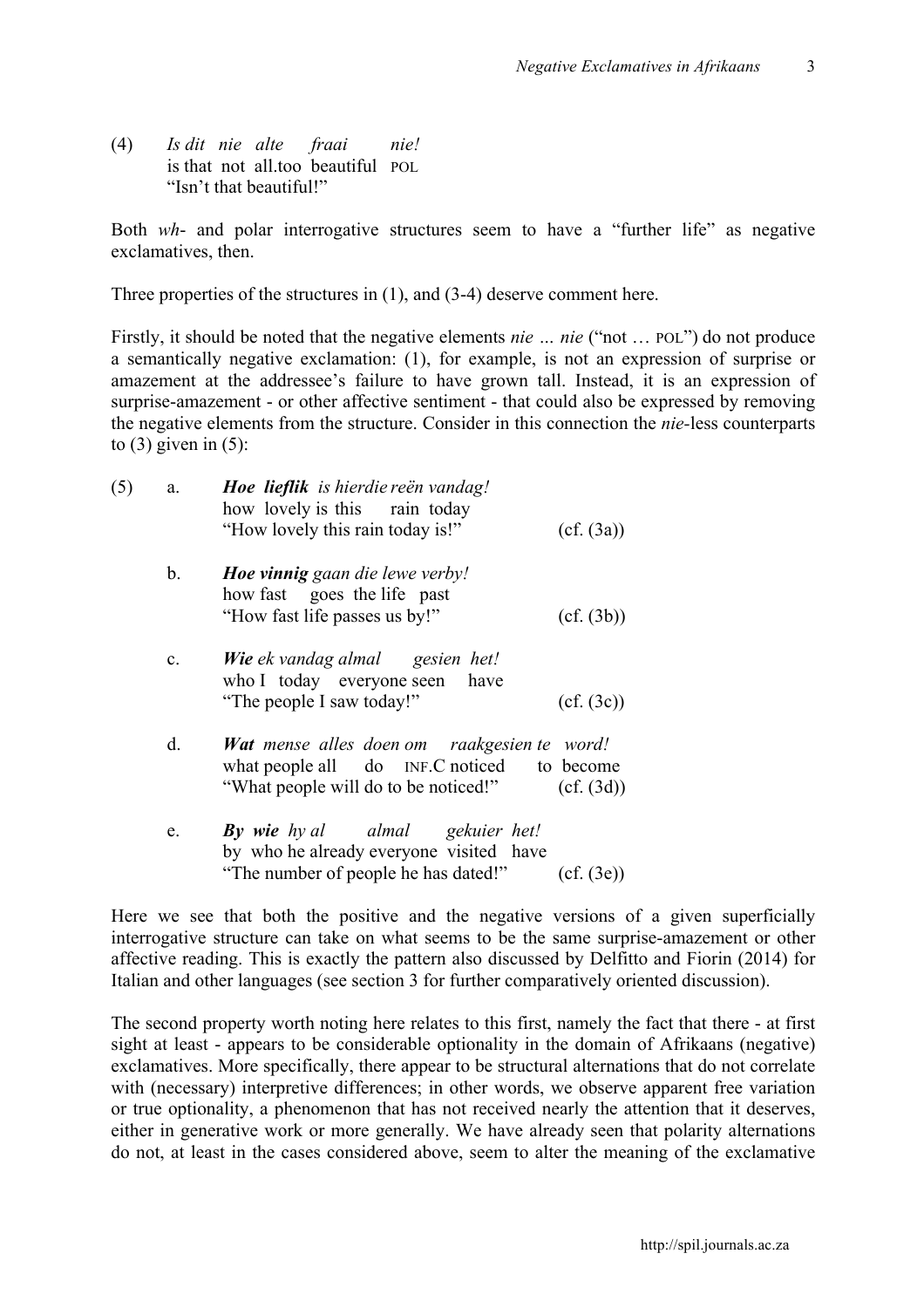#### *Biberauer & Potgieter* 4

structures under consideration here. Additionally, we observe in these structures a degree of seemingly interpretively vacuous Verb-Second (V2) versus V(erb)-final word-order variation. Consider again the examples in (3) and (5) above: while the (a) and (b) examples are V2, (c-e) are V-final. Strikingly, all the negative-containing examples in (3), with the exception of (a), are grammatical, regardless of whether they are V2 or V-final (in some cases, the V2 variant seems less marked than its V-final counterpart - (6b) is a case point; this is a point we return to below). The relevant facts are presented in (6):

| (6) | a.             | Hoe lieflik is hierdie reën nie vandag nie!<br>how lovely is this rain not today POL<br>"How lovely this rain today is!"<br>(cf. (3a))                                          |                    |
|-----|----------------|---------------------------------------------------------------------------------------------------------------------------------------------------------------------------------|--------------------|
|     | $a'$ .         | *Hoe lieflik hierdie reën nie vandag is nie!                                                                                                                                    |                    |
|     | b.             | Hoe vinnig gaan die lewe nie verby nie!<br>how fast goes the life not past POL<br>"How fast life passes us by!"<br>(cf. (3b))                                                   | (V2)               |
|     | $b^{\prime}$ . | Hoe vinnig die lewe nie verbygaan nie!                                                                                                                                          | $(V\text{-final})$ |
|     | $c$ .          | Wie ek nie vandag almal gesien het nie!<br>who I not today everyone seen have POL<br>"The people I saw today!"<br>(cf. (3c))                                                    | $(V\text{-final})$ |
|     | $c^{\prime}$ . | Wie het ek nie vandag almal gesien nie!                                                                                                                                         | (V2)               |
|     | d.             | Wat mense nie alles <b>doen</b> om raakgesien te word<br>nie!<br>what people not all do INF.C noticed<br>to<br>become POL<br>"What people will do to be noticed!"<br>(cf. (3d)) | $(V\text{-final})$ |
|     | d'.            | Wat doen mense nie alles om raakgesien te word nie!                                                                                                                             | (V2)               |
|     | e.             | By wie hy nie al almal gekuier het nie!<br>by who he not already everyone visited have POL<br>"The number of people he has dated!"<br>(cf. (3e))                                | $(V\text{-final})$ |
|     | $e^{\prime}$ . | By wie het hy nie almal gekuier nie!                                                                                                                                            | (V2)               |

We return to the intonational properties of these structures below.

Turning to the positive counterparts of the examples in (6), we again see that both V2 and Vfinal variants are possible. Strikingly, however, intonational considerations are much more crucial here; we therefore present each of the following examples with an indication of the kind of stress-marking that would produce a well-formed positive exclamative (see also below for further discussion of the intonational properties of positive and negative exclamatives).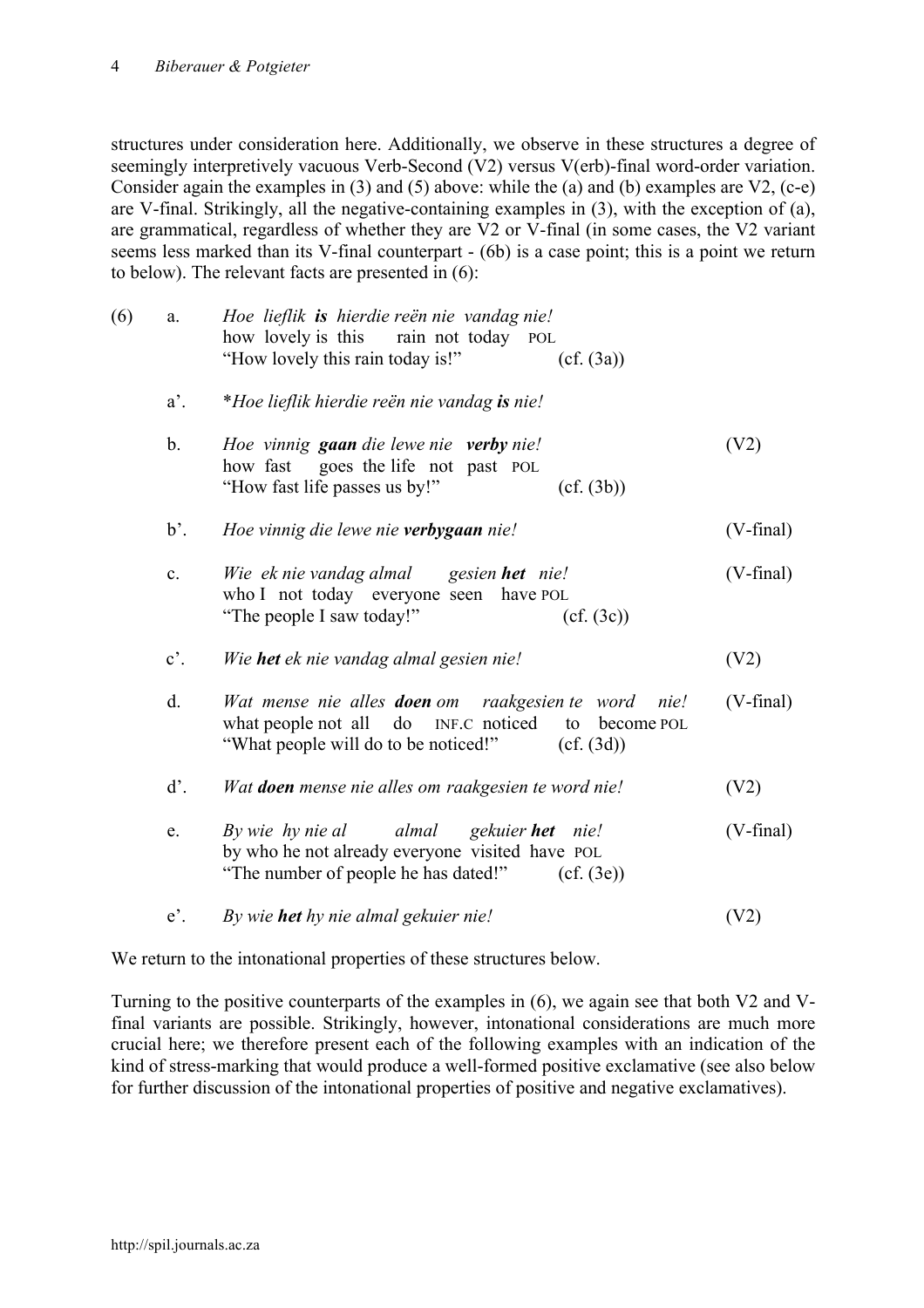5

| (7) | a.             | Hoe LIEFLIK is hierdie reën vandag!<br>how lovely is this<br>rain today<br>"How LOVELY this rain today is!"<br>(cf. (5a))                              |                    |
|-----|----------------|--------------------------------------------------------------------------------------------------------------------------------------------------------|--------------------|
|     | $a'$ .         | *Hoe LIEFLIK hierdie reën vandag is!                                                                                                                   |                    |
|     | $\mathbf{b}$ . | Hoe VINNIG gaandie lewe verby!<br>goes the<br>life<br>how<br>fast<br>past<br>"How FAST life passes us by!"<br>(cf. (5b))                               | (V2)               |
|     | $b^{\prime}$ . | Hoe VINNIG die lewe verbygaan!                                                                                                                         | $(V\text{-final})$ |
|     | c.             | Wie ek VANDAG almal gesien het!<br>who I today everyone seen have<br>"The people I saw TODAY!"<br>(cf. (5c))                                           | $(V\text{-final})$ |
|     | $c^{\prime}$ . | Wie het ek VANDAG almal gesien!                                                                                                                        | (V2)               |
|     | $d$ .          | Wat mense alles <b>doen</b> om RAAKGESIEN te word!<br>what people all do INF.C noticed<br>to become<br>"What people will do to be noticed!" (cf. (5d)) | $(V\text{-final})$ |
|     | d'.            | Wat <b>doen</b> mense alles om RAAKGESIEN te word!                                                                                                     | (V2)               |
|     | e.             | By wie HY al almal gekuier het!<br>by who he already everyone visited have<br>"The number of people he has dated!" $(ctf. (5e))$                       | $(V\text{-final})$ |
|     | $e^{\prime}$ . | By wie <b>het</b> HY al almal gekuier!                                                                                                                 | (V2)               |

While the V2 and V-final structures presented in (7) are both readily accepted by nativespeakers as well-formed *wh-*exclamatives, it is important to note that the V2 alternant - which, of course, mirrors the form of *wh*-questions - is felt to be a type of rhetorical question; the same is not - as far as we can establish at this stage - so straightforwardly true for the V-final counterpart. This may relate to the fact that rhetorical questions as a type are more typically unembedded,<sup>3</sup> with the result that the word order associated with embedding in Afrikaans - Vfinal - does not so readily give rise to a rhetorical-question interpretation. To the extent that embedded rhetorical questions are possible - see (8-9) for some examples from English and Afrikaans - it may also be relevant that the productive availability of embedded *wh*-V2 in Afrikaans<sup>4</sup> decreases the frequency of V-final rhetorical questions introduced by *wh*-elements - see (9b) versus (9b'). In each of the following examples, the rhetorical question is bracketed:<sup>5</sup>

<sup>&</sup>lt;sup>3</sup> See Caponigro and Sprouse (2007) on the grammar of rhetorical questions, and also Geoff Pullum's Language Log post at http://itre.cis.upenn.edu/~myl/languagelog/archives/003714.html (last accessed 23 November 2017).<br><sup>4</sup> See Biberauer (2017a) for recent discussion.

 $5$  The examples in (8) and (9a) were recorded by the first author.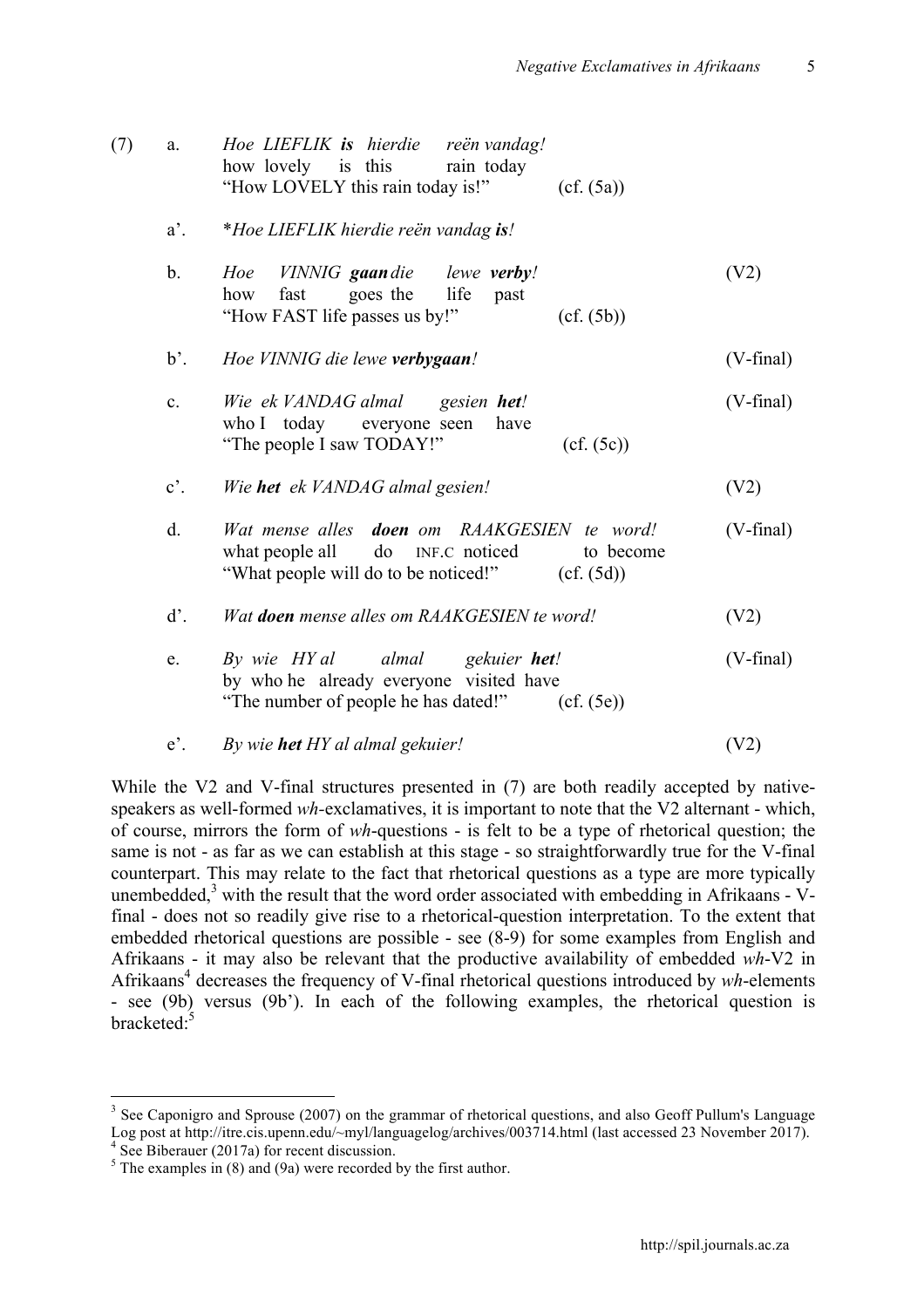- (8) a. *I repeatedly felt I wanted to respond to the questions that we were being asked for our "honest opinions" on by asking* [*if the Pope is Catholic*]*!* (in the context of a discussion where the speaker was describing a meeting dominated by questions that the speaker felt were loaded and thus not aimed at eliciting answers other than those the asker wanted to hear.)
	- b. *I wonder* [*how many of them have actually tried to get from the main hall to Gate 49 in 8 minutes - even WITH one of those buggy-things*]*!* (in the context of a passenger who had been informed by airline staff that they could make it to their departure gate on time if they walked quickly, only to miss their flight despite having run all the way)
- (9) a. *Ek het eintlik gevoel ek wil vra* [*of hy ook dalk dink dat varkies* I have actually felt I want ask if he also maybe think that pig.DIM *vlerkies het*]*!* wings.DIM have "I actually felt I wanted to ask him if he also possibly thought pigs could fly!" (in the context of a conversation where the speaker's interlocutor had made a number of statements suggesting a fanciful take on reality.)
	- b. *Ek wonder* [*hoe dikwels kom hulle met normale mense in aanraking*]*!* I wonder how often come they with normal people in contact "I wonder how often they come into contact with normal people?!"
	- b'. *Ek wonder* [*hoe dikwels hulle met normale mense in aanraking kom*]*!*

What is central for our purposes here is the apparent discrepancy between V2- and V-final positive *wh*-exclamatives when it comes to the (ready) availability of a rhetorical-question reading: V2 positive *wh*-exclamatives are naturally interpreted with this reading, whereas it is less clear that that this is also true for V-final positive *wh*-exclamatives. And the same seems true for at least some of the negative exclamatives in (6). In respect of licensing rhetoricalquestion-type readings, then, V-final *wh*-exclamatives may be more restricted than V2 *wh*exclamatives. This, in turn, may be interesting in the light of the parallelism between *wh*exclamatives and rhetorical questions that has also been observed in other languages, with Delfitto and Fiorin (2014) explicitly constructing a theoretical account to accommodate the parallelisms in the semantics of these structures.

Before turning to the final property that we wish to highlight here, let us return to the case where the V2/V-final optionality unambiguously breaks down: copula-containing structures like (3/5a). As (10) shows, these structures are necessarily V2:

| (10) | а.           | Hoe lieflik is hierdie reën nie vandag nie!<br>how lovely is this rain today |            |  |
|------|--------------|------------------------------------------------------------------------------|------------|--|
|      |              | "How lovely this rain today is!"                                             | (cf. (3a)) |  |
|      | $a^{\prime}$ | <i>*Hoe lieflik hierdie reën nie vandag is nie!</i> (cf. (6a'))              |            |  |
|      | $b_{-}$      | Hoe lieflik is hierdie reën vandag!<br>how lovely is this rain today         |            |  |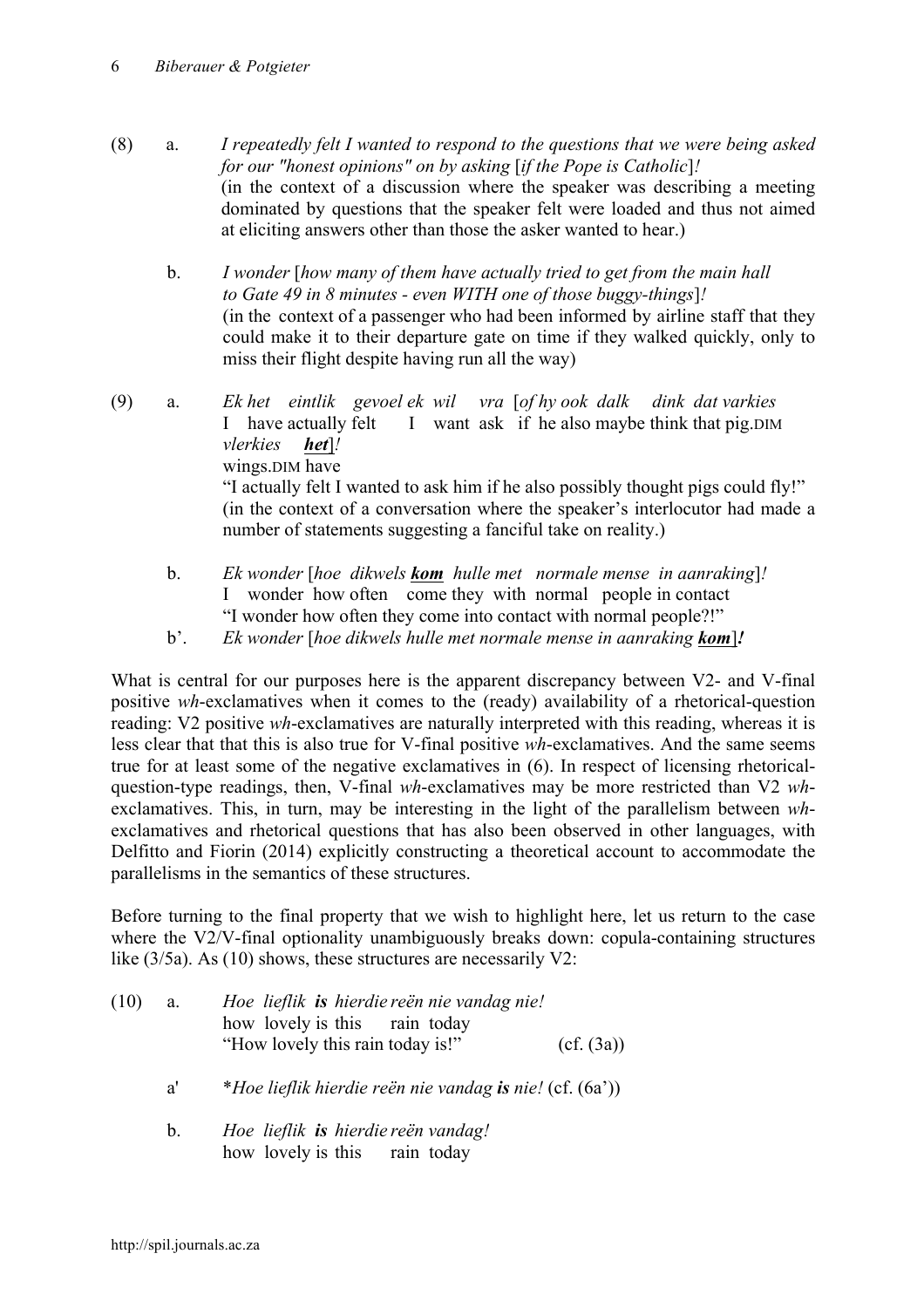| "How lovely this rain today is!" | (cf. (5a)) |
|----------------------------------|------------|
|----------------------------------|------------|

b' \**Hoe lieflik hierdie reën vandag is!* (cf. (7a')

The examples in  $(10)$  are particularly important as they demonstrate that the V2/V-final alternation in this domain is a restricted alternation: there are circumstances where it breaks down and cannot apply. Probing the difference between (6-7)-type structures, which readily allow the alternation, and copula-containing structures like (10) therefore seems an important next step in understanding the formal make-up of *wh*-exclamative structures in Afrikaans.

Likewise likely to be informative in this respect is the last property we will consider in this article: the intonational profile of negative as opposed to positive *wh*-exclamatives. It is notable that negative *wh*-exclamatives seem to have a wider range of stress-placement options than their positive counterparts.<sup>6</sup> Let us firstly consider negative  $(1)$ , repeated as  $(11)$ :

| (11) | $a_{\cdot}$ | Hoe lank het jy nie geword nie!<br>how tall have you not become POL<br>"How tall you've become!/You've become so tall!" | $(=(1))$ |
|------|-------------|-------------------------------------------------------------------------------------------------------------------------|----------|
|      | $b_{\rm}$   | HOE lank het jy nie geword nie!                                                                                         |          |
|      | $c_{\cdot}$ | Hoe LANK het jy nie geword nie!                                                                                         |          |
|      |             | $H_{\alpha\alpha}$ lank $HET$ is nig counted with                                                                       |          |

- d. *Hoe lank HET jy nie geword nie!*
- e. *Hoe lank het JY nie geword nie!*
- f. *\*Hoe lank het jy NIE geword nie!*
- g. \*/??*Hoe lank het jy nie geWORD nie!*
- h. *\*Hoe lank het jy nie geword NIE!*

A number of interesting properties emerge here. Firstly, we see that it is possible in this case to stress any element other than the sentential negation elements (11f, h). Some of these stress placements are readily judged by informants to produce the negative exclamative interpretation with which we are concerned here: (11c) and (11e), where the exclaimed-about property (here: length) and the subject are respectively stressed, are cases in point - a pattern which also seems to hold generally. By contrast, the negative-exclamative nature of (11b) and (11d), where the *wh*-element and the finite verb, respectively, are stressed, emerges more readily in the presence of discourse-marking elements of some kind. Consider (12) by way of example:

- (12) a. *Sjoe, en HOE lank het jy nie geword nie!* wow and how tall have you not become POL "Wow, and HOW tall you've become!"
	- b. *En HOE lank het jy toe/ immers nie geword nie!* and how tall have you then after.all not become POL "And how tall didn't you end up becoming?!"

 $6$  The data presented here reflect the authors' native-speaker intuitions, which have been independently verified by three further native speakers (one in their twenties, one in their forties, and one in their sixties).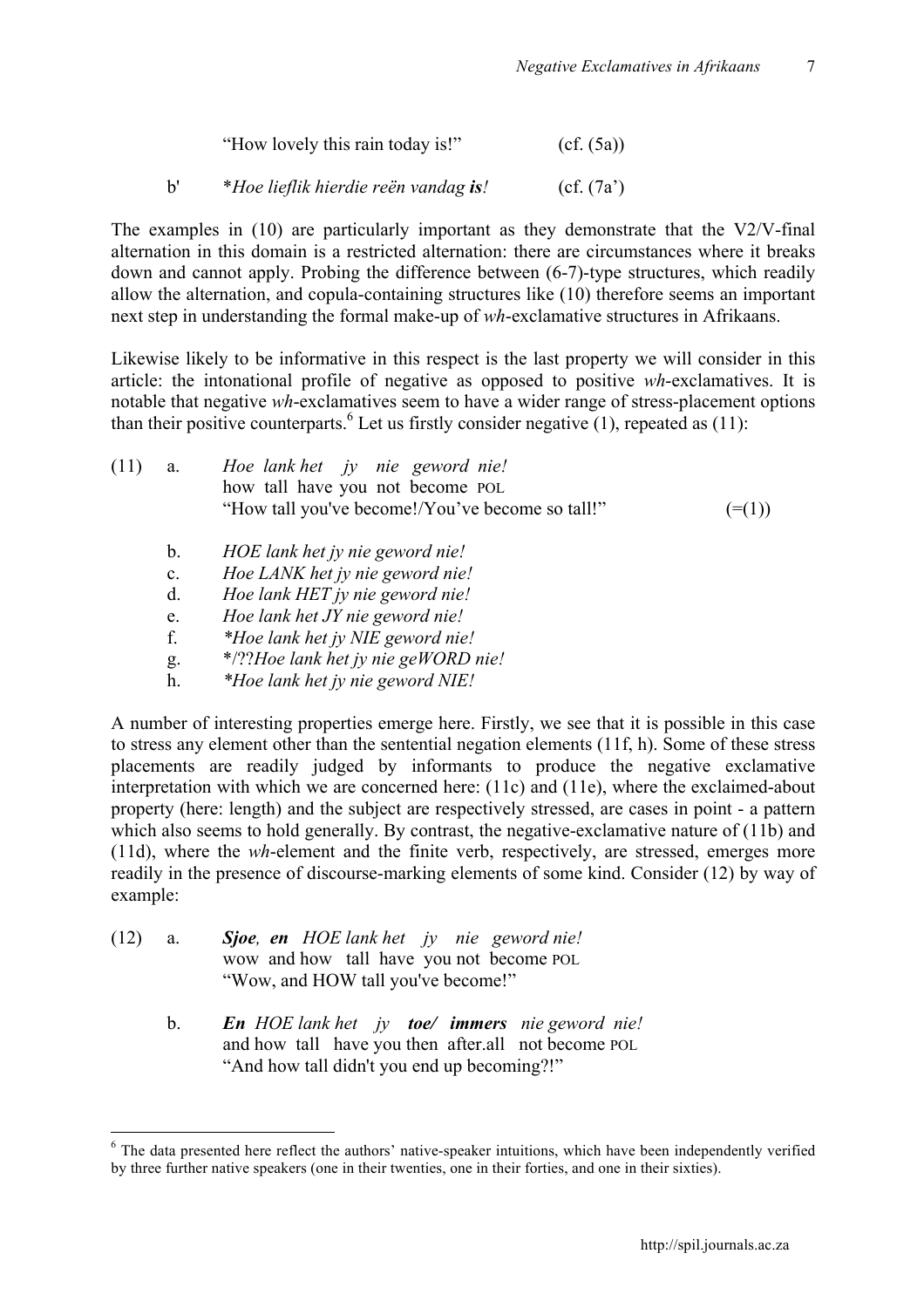Here we see the naturalness-enhancing role of elements that explicitly mark the exclamative's connection to preceding discourse (*en* and *toe*) and/or to the speaker's perspective (*sjoe, immers* and also *en* and *toe*, both of which reflect the speaker's sense of the "connectedness" of what they are remarking on to a bigger picture). Since *wh-*exclamatives are, by their nature, **responses** to some kind of contextual trigger, linguistic or other, we might expect the same effect to emerge if we add elements of this type to the auxiliary-stressed structures in  $(11d)$ ; and this is indeed the case:

| $(13)$ a. | Sjoe, en hoe lank HET jy nie geword nie!   |
|-----------|--------------------------------------------|
|           | wow and how tall have you not become POL   |
|           | "Wow, and how tall you ended up becoming!" |

b. *En hoe lank HET jy toe/ immers nie geword nie!* and how tall have you then after.all not become POL "And how tall didn't you end up becoming?!"

In V2 negative *wh-*exclamatives, then, stress on the elements most directly associated with main-clause interrogative-marking - the fronted *wh*-element and the auxiliary - evidently does not instantiate the kind of unmarked option that a property- or subject-stressing *wh*exclamative does; at the same time, however, it is clear that such structures are, under appropriate discourse conditions and particularly where the nature of their connection to the discourse is overtly marked, compatible with an exclamative interpretation of the kind we are concerned with here.

No amount of modification will rescue the structures in (11f-h), however. That *nie* is unstressable is unsurprising given the expletive nature of negation in negative *wh*exclamatives. As we will see in section 3, it is never possible in languages that have negative *wh-*exclamatives to reinforce the negative element (see the discussion around (24-25)). And the non-stressability of final *nie* in these structures is likewise unsurprising, given the general restriction of *nie*<sub>2</sub>-emphasis to structures in which the speaker wishes to highlight *nie*<sub>2</sub> for metalinguistic reasons (see Biberauer 2009). The ill-/dubious well-formedness of the participle-stressed structure in (11g) instantiates an example-specific rather than a more general fact; where the lexical verb is meaningfully emphasizable, participle-stress would also be fine. Consider (14) in this connection:

(14) *Hoe lank het jy nie (daaraan) geSKRYF nie!* how long have you not there.on written POL "How long you sat WRITING on that!" (in the context of someone who dedicated a significant, and, to the speaker, quite incredible, amount of writing time to completing a given task)

V2 negative *wh*-exclamatives, then, are compatible with a number of distinct stress-placement patterns.<sup>7</sup> The extent to which these options straightforwardly correlate with interpretations that track the placement of that stress is a topic that seems worthy of systematic attention. What is evident at this stage already, however, is that the V-final counterpart of these V2 structures permit fewer stress-placement options:

 $<sup>7</sup>$  The attentive reader will note that we have only considered primary stress here. It seems to us that the picture</sup> may become even more interesting if secondary stress is added to the picture.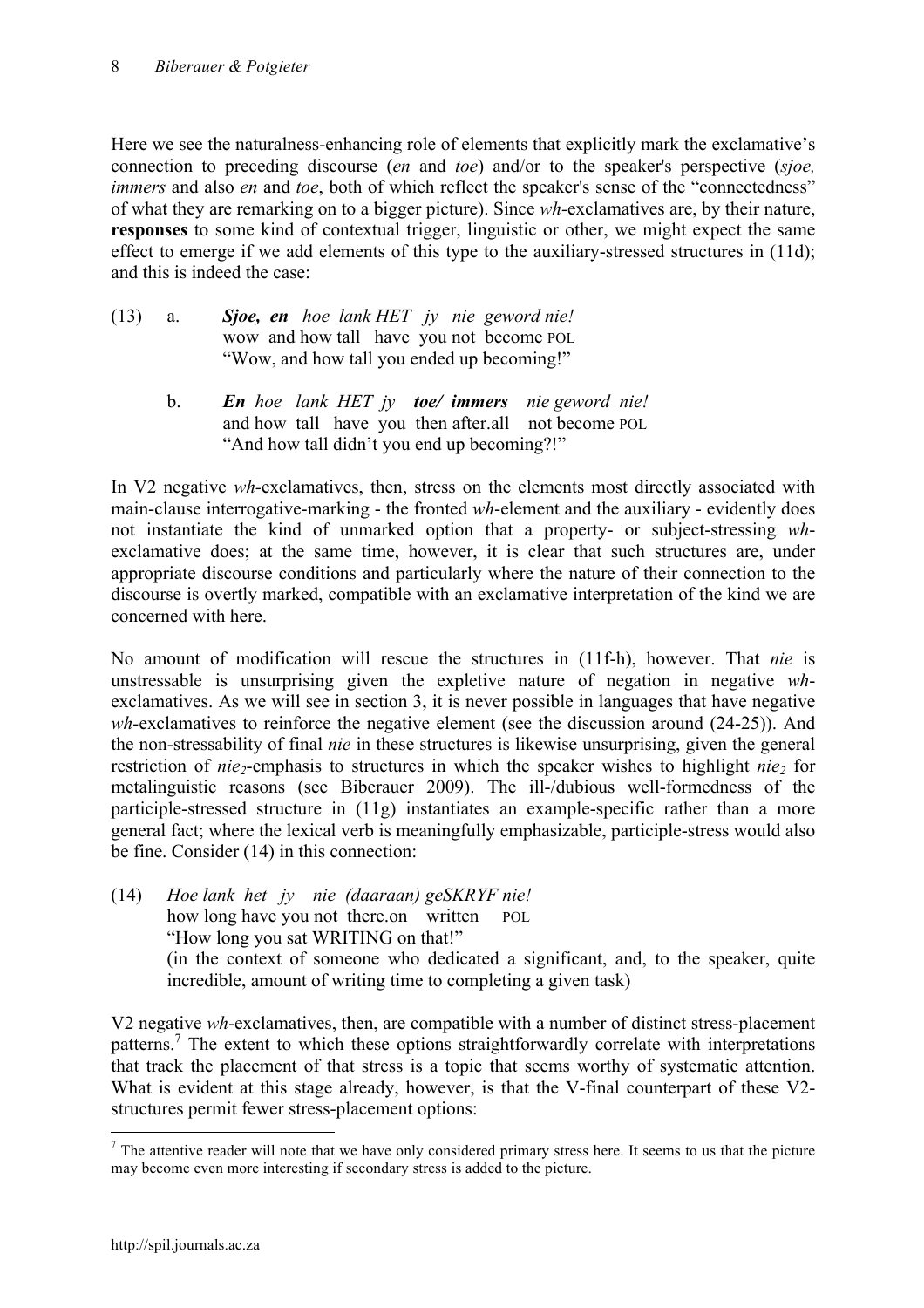9

- (15) a. *Hoe lank jy nie geword het nie!* how tall you not become have POL "How tall you've become!"
	- b. \**HOE lank jy nie geword het nie!*
	- c. *Hoe LANK jy nie geword het nie!*
	- d. \**Hoe lank jy nie geword HET nie!*
	- e. *Hoe lank JY nie geword het nie!*
	- f. *\*Hoe lank jy NIE geword het nie!*
	- g. *\*Hoe lank jy nie geWORD het nie!* But: *Hoe lank jy nie geSKRYF het nie!*
	- h. *\*Hoe lank jy nie geword het NIE!*

As comparison between (11) and (15) shows, the options available in V-final negative *wh*exclamatives are a proper subset of those available in V2 negative *wh*-exclamatives. More specifically, the two unmarked V2 options - the property- and subject-stress structures in (15c) and (15e) respectively - are again possible in the V-final structure, and, additionally, also the participle structure (see the discussion around (14) above). The marked V2 options are all impossible as V-final variants.<sup>8</sup> Thinking in terms of our true optionality challenge, then, it seems that closer investigation of the stress-placement possibilities associated with these structures might also lead to greater insight into the nature of the alternation in play here. It seems to be the case that V2 *wh*-exclamatives permit a wider range of stressplacement options than V-final *wh*-exclamatives.

Turning, finally, to the positive *wh*-exclamatives, we obtain the following picture:

- (16) V2 positive *wh*-exclamatives
	- a. *Hoe lank het jy geword!* how tall have you become "How tall you've become!"
	- b. *\*HOE lank het jy geword!*
	- c. *Hoe LANK het jy geword!*
	- d. *Hoe lank HET jy geword!*
	- e. *Hoe lank het JY geword?!*
	- f. *Hoe lank het jy \*geWORD/geSKRYF!*
- (17) a. *Hoe lank jy geword het!* how tall have you become "How tall you've become!"
	- b. *\*HOE lank jy geword het!*
	- c. *Hoe LANK jy geword het!*
	- d. \**Hoe lank jy geword HET!*
	- e. *Hoe lank JY geword het!* (sounds like start to ... *is net verstommend!*)

<sup>&</sup>lt;sup>8</sup> In the case of stressed *HET* ("have")-containing (15d), this is likely to relate to the more general unstressability of *het* when it surfaces clause-finally (see Conradie 2007, 2016, and Zwart, this volume). See also (16d) as opposed to (17d) in the main text.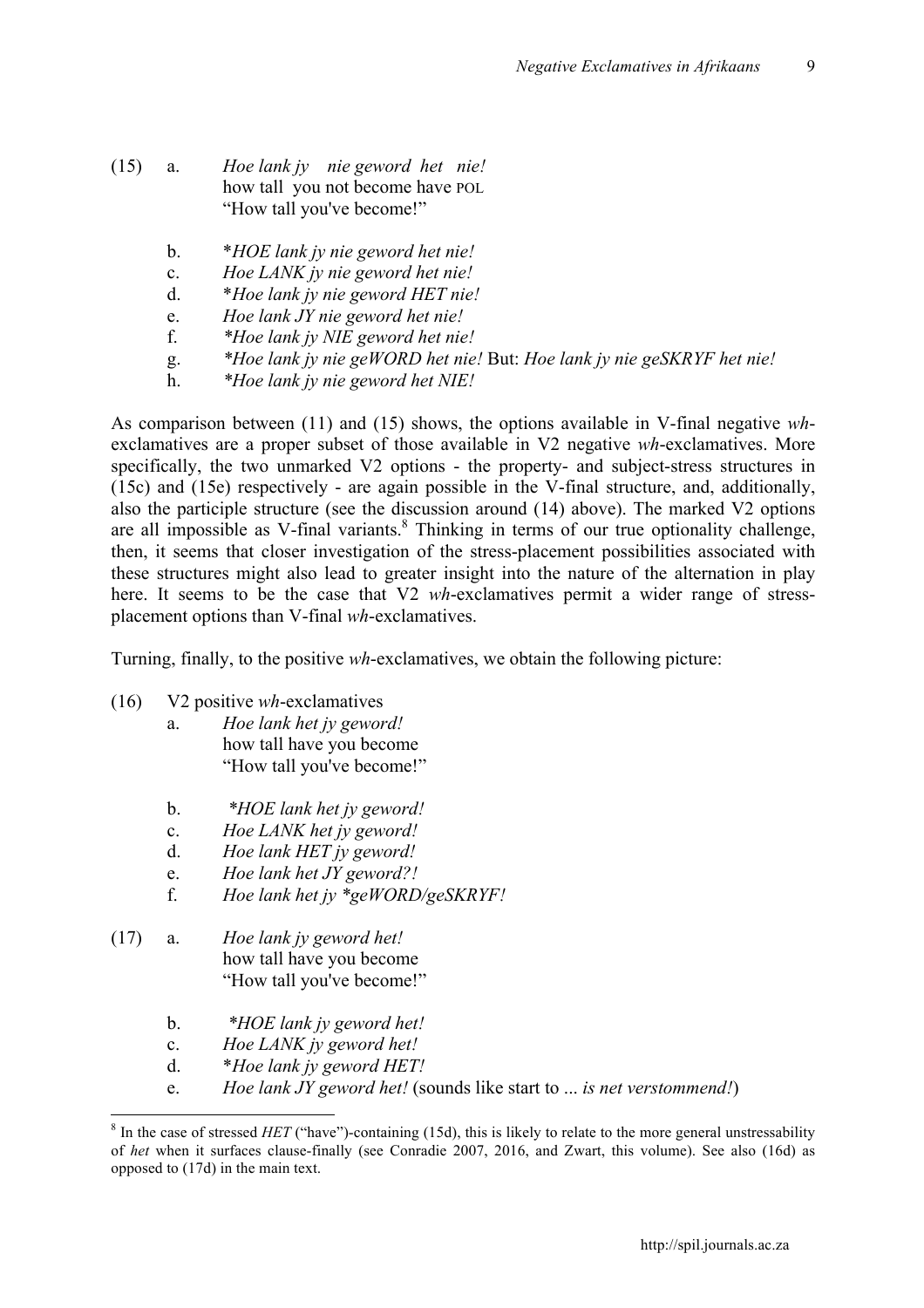# f. *Hoe lank jy \*geWORD/geSKRYF het!*

Here we see, then, that V2 and V-final positive *wh-*exclamatives share the same range of stress-placement patterns, and also that both replicate the patterns found in V-final negative *wh*-exclamatives (cf. (15)). Worth noting here is the fact that *wh*- (16b) and finite-verb stress (16d) most naturally deliver question interpretations. In the former case, this is a necessary interpretation, but in the latter, discourse-oriented modification of the kind illustrated in (12- 13) again demonstrates that a *wh*-exclamative structure is also possible. (18) shows this:

- (18) a. *Hoe lank HET jy geword!* how tall have you become "How tall you've become!"
	- b. *Sjoe, en hoe lank HET jy toe geword!* wow and how tall have you then become "Wow, and how tall you've ended up being!"

The picture that seems to emerge, then, is that V-final *wh*-exclamatives are more restricted than V2 *wh*-exclamatives in relation to both interpretive/LF (cf. (6-9) above) and phonological/PF properties. Additionally, depending on our interpretation of the copula facts (cf. (10) above), V-final *wh-*exclamatives may also be subject to syntactic restrictions that are not in play in V2 *wh*-exclamatives.

Before concluding our first-pass description of seemingly significant aspects of Afrikaans negative-marked exclamatives, let us briefly consider the non-*wh* exclamative-type introduced in (4) above. (19) gives the key (see note 7) intonational options for this structure (*?!* here signals the necessary rhetorical-question reading associated with these structures):

| (19) | a. |  |                          | IS dit nie alte fraai nie?!       |  |
|------|----|--|--------------------------|-----------------------------------|--|
|      |    |  |                          | is that not all too beautiful POL |  |
|      |    |  | "Isn't that beautiful?!" |                                   |  |

- b. *Is DIT nie alte fraai nie?!*
- c. *Is dit nie ALTE fraai nie?!*
- d. *Is dit nie alte FRAAI nie?!*
- e. \**Is dit nie alte fraai NIE?!*

Stress-placement, then, seems maximally free (taking into account our earlier discussion of the circumstances under which final *nie* can be stressed). In the absence of the negation elements, however, the picture changes radically:

| (20) | a.             | $*_{IS}$ | dit alte fraai?!            |  |
|------|----------------|----------|-----------------------------|--|
|      | b.             |          | ?Is DIT alte fraai?!        |  |
|      | $\mathbf{c}$ . |          | <i>*Is dit ALTE fraai?!</i> |  |
|      | d.             |          | ?Is dit alte FRAAI?!        |  |

In other words, the initial-copula (20a) and degree-emphasising (20c) options disappear, while the other options remain available, albeit as rather unnatural forms. Strikingly, the latter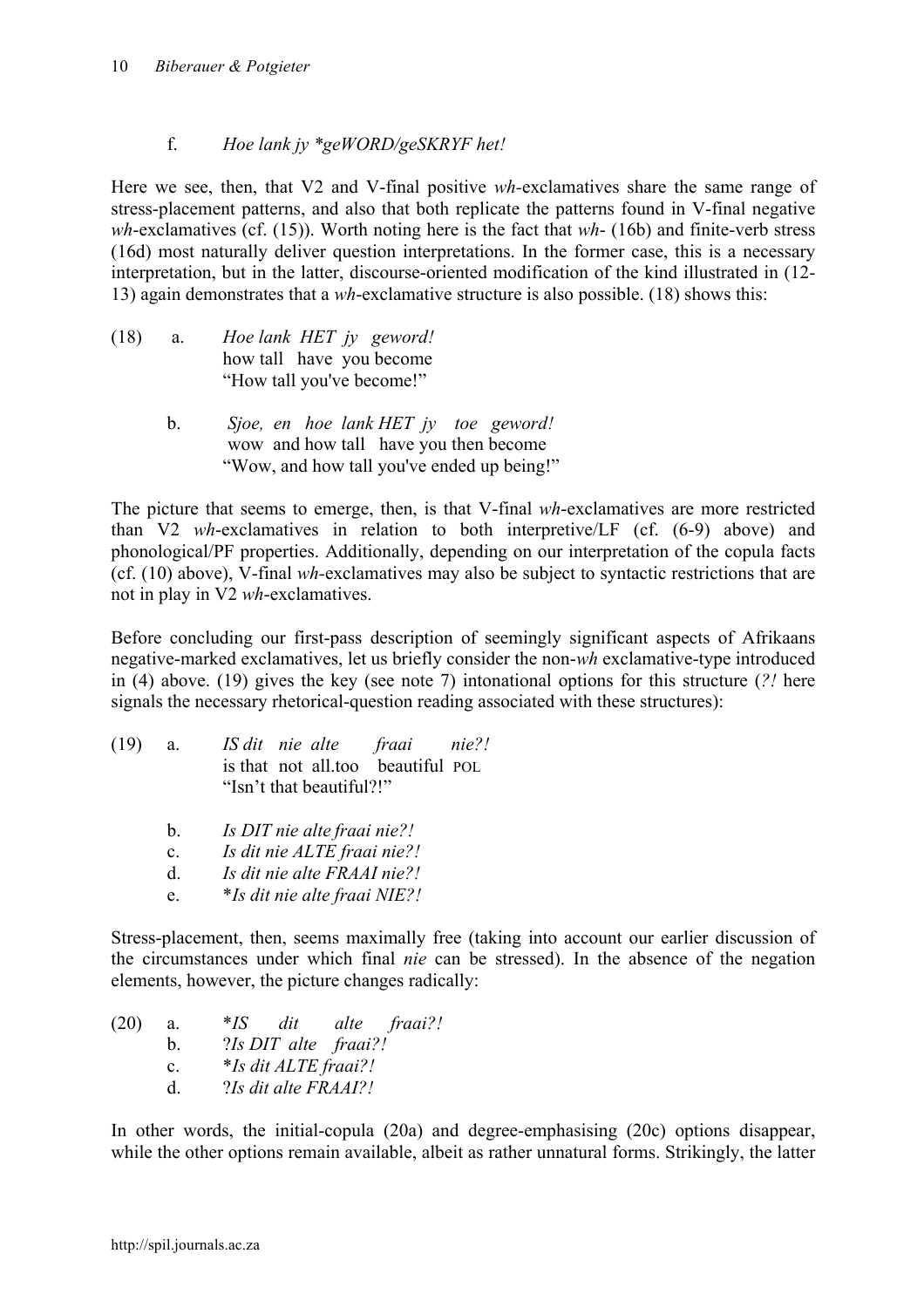become fully acceptable with the addition of the kind of discourse-/speaker-oriented elements that also surface very naturally in relevant *wh*-exclamatives (see (12), (13) and (18) above):

- (21) a. *En is DIT nou (vir jou<sup>9</sup>) alte fraai?!* and is that now for you all.too beautiful "And is THAT beautiful, or what?!"
	- b. *Is dit nou (vir jou) alte FRAAI?!* is that now for you all.too beautiful "Now is THAT beautiful!"

In both the *wh*- and the non-*wh* exclamatives we have considered here, then, it seems that the presence of interpretively vacuous negative elements has an important grammatical role to play, one that can, to some extent at least, also be covered by discourse-/speaker-oriented elements. This is interesting in light of the proposal – also made in Delfitto and Fiorin (2014; and see also i.a. Abels 2005, Yoon 2011 and Makri 2015) – that expletive negation like that seen above involves negation that is structurally higher than regular negation. Speaker-/hereand-now-oriented elements are certainly structurally higher than regular negation in Afrikaans (see i.a. Cinque 1999, and Wiltschko 2017, and Heim and Wiltschko 2017 for discussion and references), which suggests that further investigation of the properties shared by 'expletive negation' and such elements may be a worthwhile component of future investigation into these structures.

## **3. Afrikaans negative exclamatives against a crosslinguistic backdrop: some initial observations**

Our objective in this section is to give a brief summary of the respects in which Afrikaans negative exclamatives exhibit properties that have also been identified in the negative exclamatives attested in other languages. Unless indicated otherwise, our discussion draws exclusively on the properties highlighted in Delfitto and Fiorin (2014). Importantly, these authors highlight the fact that the properties to be discussed below are also shared by rhetorical questions; the precise relation between (negative) exclamatives and rhetorical questions therefore deserves further attention in future work (cf. also the discussion in section 2 above).

A number of properties point to the fact that the negation in negative exclamatives is rather different to that employed in "real" negation structures. Consider, firstly, the way in which the non-negative orientation of Afrikaans's negative exclamatives emerges from the way in which they are reported in direct speech:

(22) *Hoe vervelig was daardie klas nie?! <sup>10</sup> (=Hoe vervelig was daardie klas?!)* how boring was that class POL "How boring was that class?!"

 <sup>9</sup> *Vir jou* is a non-core, ethical dative-type use that is very common in colloquial Afrikaans. See Biberauer (2017b) for some discussion.

<sup>10</sup> This structure features only a single negation element owing to the effects of haplology, which deletes final *nie* when it would surface adjacent to another *nie*-element (see Biberauer 2008 for discussion and references).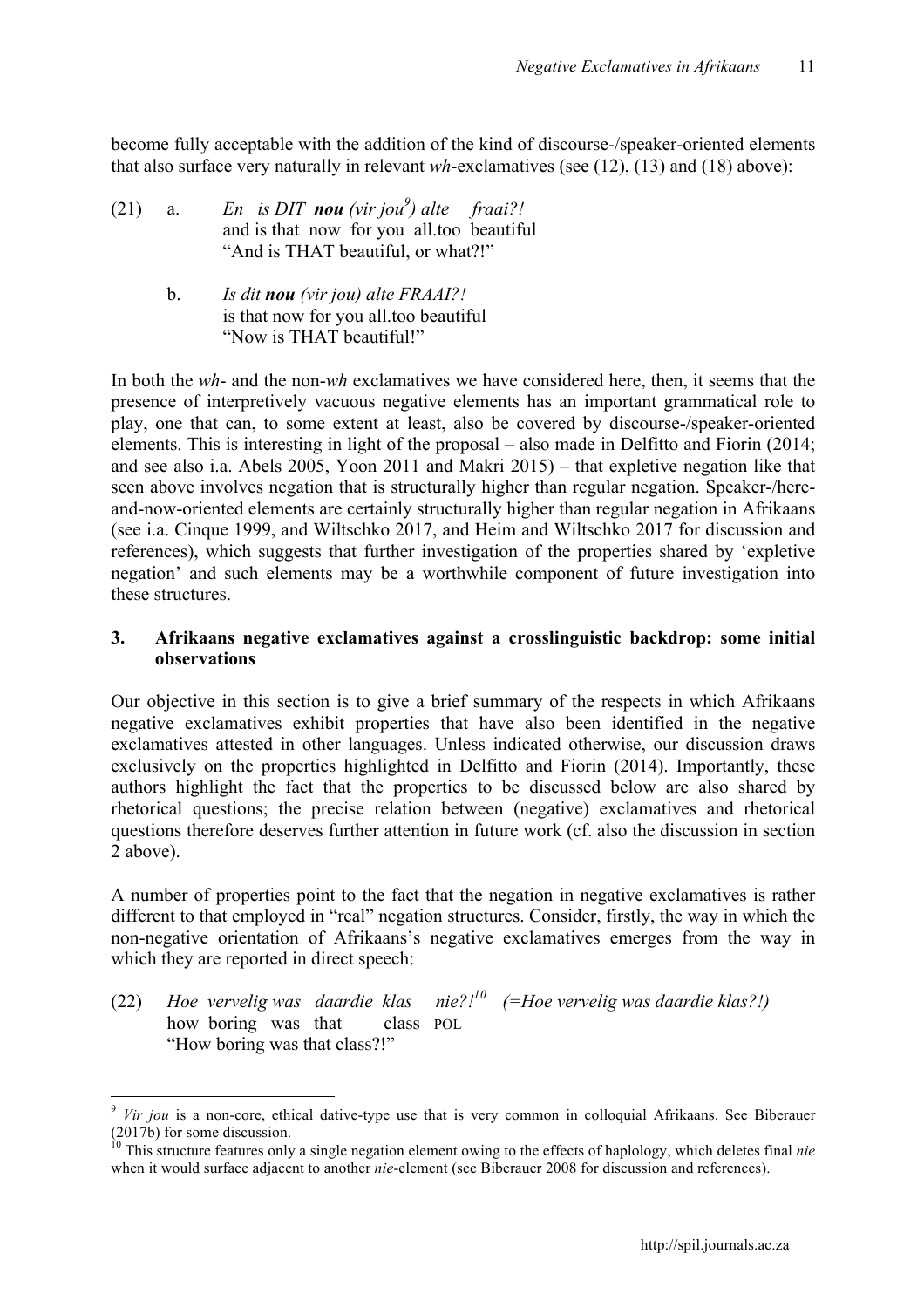- Q: *Wat het jy gesê?* what have you said "What did you say?"
- A: *... dat die klas vervelig was.* that the class boring was "... that the class was boring."

A negative exclamative is therefore reported as a positive statement in indirect speech. Negative statements are, of course, reported with fully preserved negation:

- (22) *Die klas was nie vervelig nie.* the class was not boring POL "The class was not boring."
- Q: *Wat het jy gesê?* what have you said "What did you say?"
- A: *... dat die klas nie vervelig was nie.* that the class not boring was POL " ... that the class was boring."

We find the same phenomenon in other languages permitting negative exclamatives. Consider the German example in (23):

- (23) a. *Wie groß sie nicht ist! (= Wie groß sie ist!)* (Roguska 2007: 5) how big she not is "How big she is!"
	-
	- Q: *Was sagst du?* what say you "What are you saying?"
	- A: ... *dass sie groß ist* that she big is "... that she is big."

That the negation that surfaces in negative exclamatives is, despite superficial appearances, not in fact identical to that found in "real" negation structures like (2) can also be shown in various other ways. Firstly, the usually stressable initial negation element appears to be phonologically weak and cannot be stressed in the way that it may be in declaratives or interrogatives. Contrast the declarative and interrogative structures in (24a) and (24b) with the negative exclamative in (24c) in this regard:

(24) a. *Hy doen NIE vir haar alles nie (ander mense sit ook handjie by).*  he does not for her all POL other people put also hand.DIM by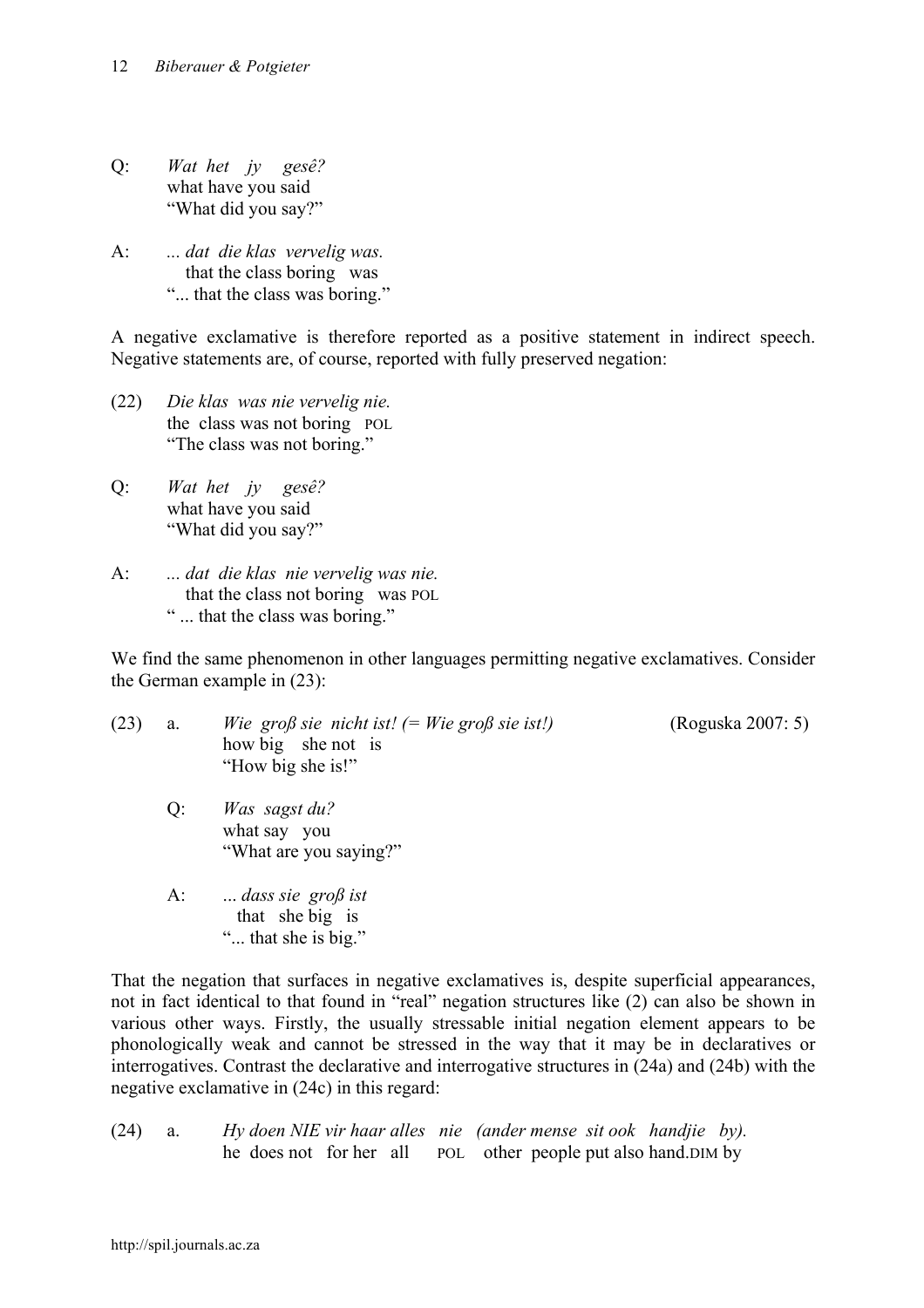"He DOESN'T do everything for her; other people also lend a hand."

- b. *Wat het hy NIE vir haar gedoen nie?* what have he not for her done POL "What has he NOT done for her? (You're suggesting there's something he's neglected to do, but, to my mind, he couldn't be doing more)"
- c. \* *Wat hy NIE alles vir haar sal doen nie!* what he not all for her will do POL ≠"Isn't it incredible what all he will do for her!"

The same pattern emerges in other negative exclamative-containing languages. We once again illustrate on the basis of German, a language which permits a further comparison of interest in the present context:

| (25) | a.             | Wen Peter nicht alles eingeladen hat! $(=$ Wen Peter alles eingeladen hat!)<br>who Peter not all invited<br>has<br>"Incredible who all Peter has invited!"                                                                                                                                                               |
|------|----------------|--------------------------------------------------------------------------------------------------------------------------------------------------------------------------------------------------------------------------------------------------------------------------------------------------------------------------|
|      | $b_{\cdot}$    | *Wen Peter NICHT alles eingeladen hat!                                                                                                                                                                                                                                                                                   |
|      | $\mathbf{c}$ . | Wen Peter alles NICHT eingeladen hat!<br>who Peter all not<br>invited<br>has<br>"Incredible the people Peter DIDN'T invite (when they absolutely should have<br>been on the invitation list)!"                                                                                                                           |
|      |                | Here we see that unstressed <i>nicht</i> is fine in the negative exclamative structure in (25a), with<br>the stressed counterpart of this negator producing ungrammaticality, just like Afrikaans NIE<br>in (24c) did. Importantly, however, stressed <i>nicht</i> is fine where it follows <i>alles</i> and contributes |

its usual negative meaning, as in (25c). Exactly the same effect is observed in Afrikaans:

- (26) a. *Wat Johan nie/\*NIE alles gelees het nie!* what Johan not not all read has POL "Incredible what all Johan has read!"
	- b. *Wat Johan alles nie gelees het nie!* what Johan all not read has POL "Incredible what all Johan hasn't read!"

Here, the exclamative in (26a) expresses the speaker's admiration at how well read Johan is. The exclamative in (26b), on the other hand, expresses horror regarding the literature that Johan has failed to engage with. <sup>11</sup> Significantly, the structure in which *alles* precedes *nie*  (26b) is also the one in which *alles* and *nie* are phonologically independent, each (potentially) bearing independent stress; this structure thus produces regular negation, with that negation

<sup>&</sup>lt;sup>11</sup> *Johan* in (26a) could thus potentially denote the recipient of the festschrift in which this article appears, while *Johan* in (26b) self-evidently could not.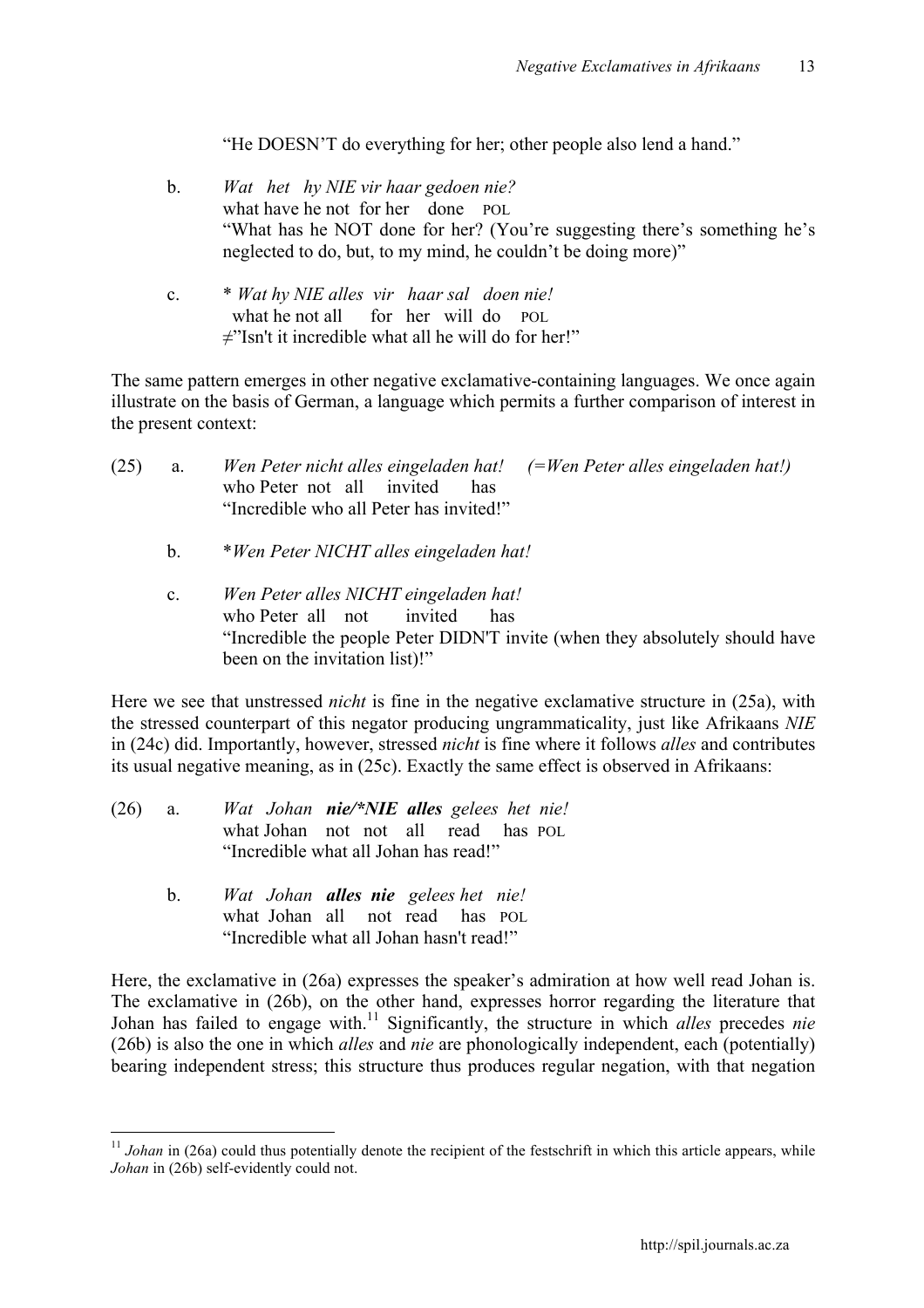being outscoped by *alles*, as the surface word order would predict.<sup>12</sup> Essentially, everything here is as one would expect it to be if each sentential component functions compositionally in accordance with its structural location. By contrast, *nie* and *alles* in the structure in which *nie*  precedes *alles* (26a) do not function compositionally as the negative meaning disappears entirely; furthermore, *nie* and *alles* form a single phonological unit in this case, with *nie* not being able to carry focal stress. Just like the German examples in (25), then, this Afrikaans minimal pair suggests that the semantic and prosodic peculiarities of the expletive negation found in negative exclamatives are assocated with structures in which the sentential negator clause-medial *nicht* and *nie* respectively - occupies a structurally higher position than that which it occupies in regular negative structures, usually thought to be somewhere within the vP-domain (see i.a. Haegeman 1992, Biberauer 2008, and Breitbarth 2014).

While speaker-hearer domains are typically associated with the (supra-)CP domain (see again Wiltschko 2017, and Heim and Wiltschko 2017 for discussion and references), it is clear that Afrikaans *nie* and German *nicht* remain clause-medial, even when they contribute an expletive meaning (see again (25) and (26)). Interestingly, this medial location is compatible with the emerging idea that syntactic structure is, in various senses, fractal (see Biberauer 2017c,d for discussion and references). <sup>13</sup> One interpretation of this fractal perspective identifies phasal domains - at both the phrasal and the word-level (see Marantz 2007) - as domains exhibiting the recurring structure schematised in (27) (see again Biberauer 2017d for more details):



In terms of (27), we would thus expect to find a speaker-hearer-oriented domain not just at the outermost clausal left periphery (i.e. above CP), but also at the "internal" clausal phase edge, i.e. at the periphery of vP.<sup>14</sup> That such a speaker-hearer-oriented domain exists in German and Afrikaans, and in West Germanic more generally, is suggested by the distribution of modal particles and other speaker-hearer-oriented particles, which various authors have identified as being located either within the low IP- or the high vP-domain (see i.a. Cardinaletti 2011, Struckmeier 2014, Thoma 2016, and Biberauer 2017d for discussion). We therefore propose that the regular negator occupies a position at the VP-edge (cf. Biberauer 2008 for argumentation to this effect), while the expletive negation element is located within this speaker-hearer-oriented vP-peripheral domain. The details of this analysis, we leave to further research.

<sup>&</sup>lt;sup>12</sup> Cf. Kavne (1994), whose Linear Correspondence Axiom specifies that asymmetric c-command maps onto precedence; if X precedes Y, therefore, it must c-command it, and is thus structurally higher than Y.<br><sup>13</sup> **Fractal**: a curve or geometrical figure, each part of which has the same statistical character as the whole. They

are useful in modelling structures (such as snowflakes) in which **similar patterns recur at progressively smaller scales** ... (from Wikipedia - https://en.wikipedia.org/wiki/Fractal; highlighting is that of the authors).

 $14$  We would also expect to find a speaker-hearer domain at the word-level phase edge, a case that we leave aside here. Recent work by Norbert Corver, including some of what is included in his contribution to the present volume, seems to us to point to speaker-hearer marking at the word-level phase edge; see also Biberauer (2017d) for some further suggestions.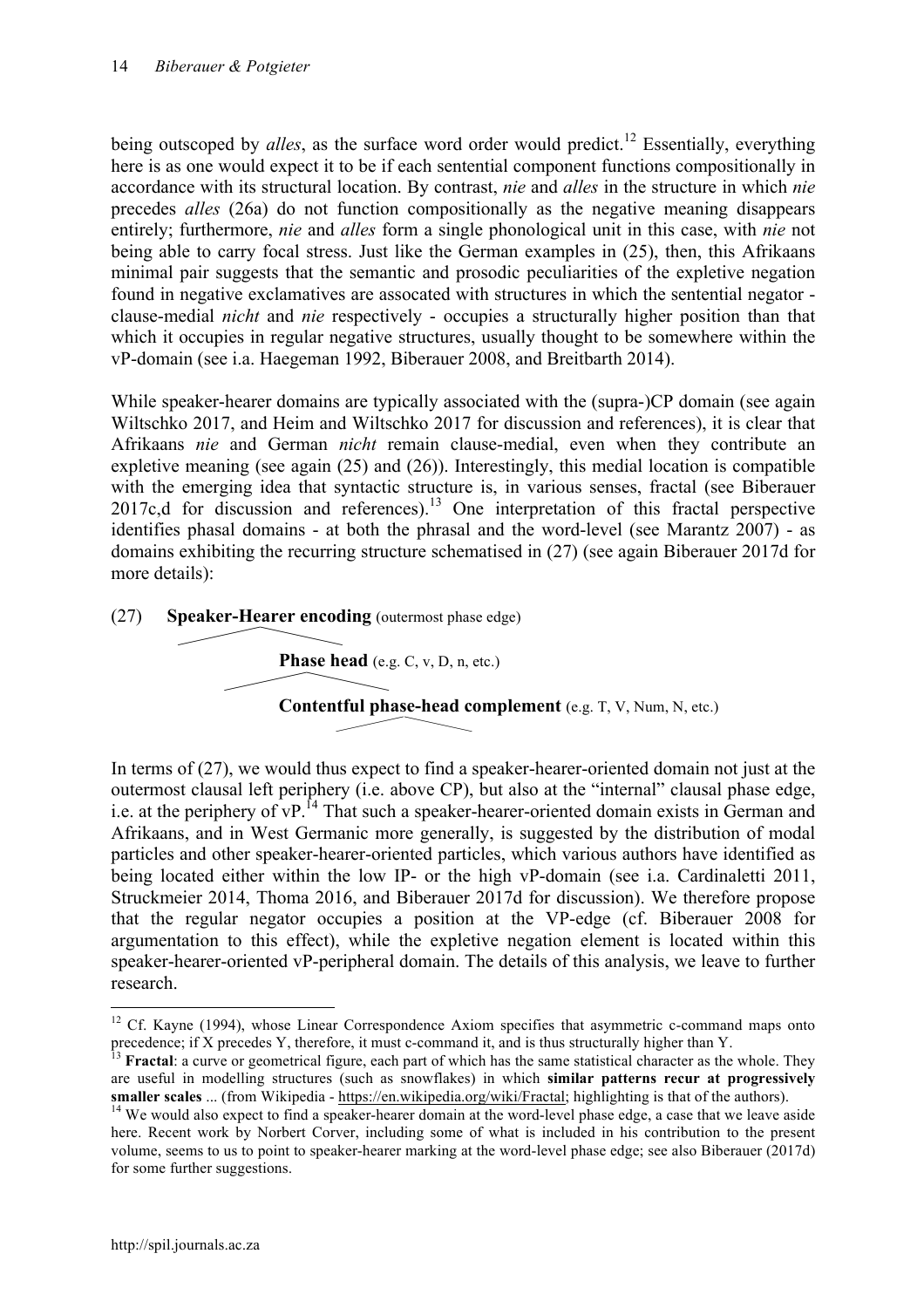### **4. Conclusion**

That Afrikaans negation constitutes a crosslinguistically unusual phenomenon, deserving systematic investigation, is by now well established. What we have sought to do in this article is highlight a to date barely discussed Afrikaans negative-containing structure: exclamatives that overtly contain both of Afrikaans's little negation words without these elements, however, seeming to contribute anything to the meaning of the exclamative. Section 2 sought to introduce some of the properties of these so-called *negative exclamatives*. Our focus here was particularly on those properties that seem to us likely to facilitate greater insight into the nature of this phenomenon, and also into the notoriously challenging questions surrounding apparent true optionality phenomena. In the latter connection, we see that Afrikaans negative exclamatives seem to exhibit the kind of restricted alternations that have led to important insights in other optionality domains. Section 3, in turn, aimed to demonstrate some respects in which the peculiarities of this expletive negation structure mirror peculiarities found in negative exclamatives elsewhere.

Counter-intuitive though Afrikaans's negative exclamatives might initially appear, then, it seems clear to us that more fine-grained investigation of these non-negative negative-marked structures and the various kinds of little words that, at this point, rather mysteriously regulate their well-formedness would constitute a very worthwhile avenue for research.

### **References**

Abels, K. 2005. 'Expletive negation' in Russian: a conspiracy theory. *Journal of Slavic Linguistics,* 13(1): 5-74.

Biberauer, T. 2008. Doubling and omission: insights from Afrikaans negation. In S. Barbiers, M. van der Ham, O. Koeneman and M. Lekakou (eds.) *Microvariations in syntactic doubling.*  Bingley: Emerald. pp.103-140.

Biberauer, T. 2009. Jespersen off course? The case of contemporary Afrikaans negation. In E. van Gelderen (ed.) *Cyclical change.* Amsterdam: John Benjamins. pp. 91-130.

Biberauer, T. 2017a. Optional V2 in Modern Afrikaans: a Germanic peculiarity. In: B. Los and P. de Haan (eds.) *Word order change in acquisition and language contact: essays in honour of Ans van Kemenade.* Amsterdam: John Benjamins. pp. 79-99.

Biberauer, T. 2017b. (More than) compensating for caselessness: differential marking in modern Afrikaans. Invited talk at the Workshop on Case-impoverished Germanic Languages (Lund, 5 October 2017)

Biberauer, T. 2017c. Particles and the Final-over-Final Constraint. In M. Sheehan, T. Biberauer, A. Holmberg and I. Roberts. *The Final-over-Final Condition*. *A syntactic universal.* Cambridge, MA: MIT Press Cambridge, MA: MIT Press. pp. 187-296.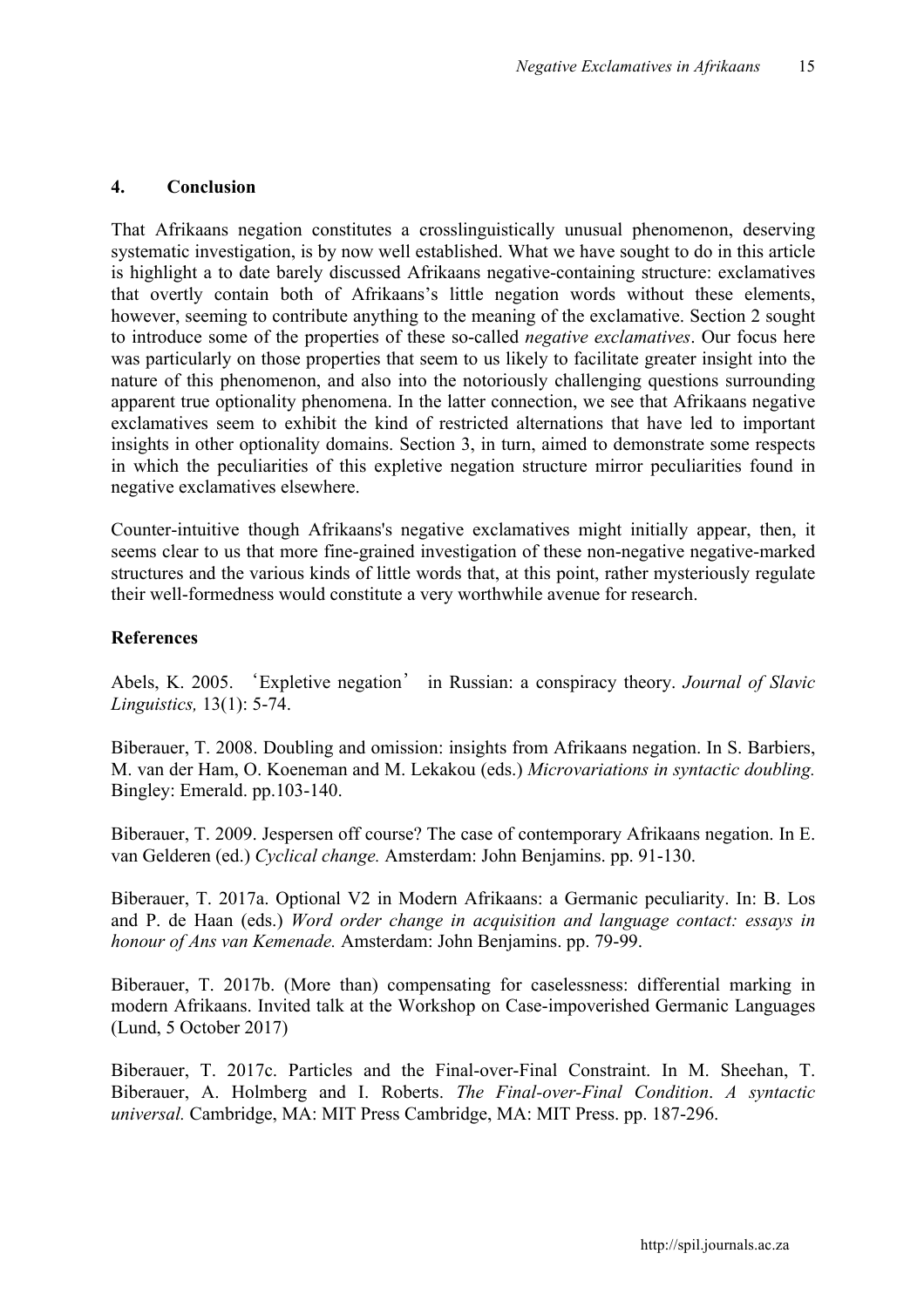Biberauer, T. 2017d. Peripheral significance: a phasal perspective on the grammaticalisation of speaker perspective. Invited talk at the  $2<sup>nd</sup>$  'From Sentence Grammar to Discourse Grammar and from Sentence Grammar to Discourse Grammar' Workshop (Nijmegen, 4 November 2017)

Breitbarth, A. 2014. *The history of Low German negation.* Oxford: Oxford University Press.

Caponigro, I. and J. Sprouse. 2007. Rhetorical questions as questions. In E. Puig Waldmüller (ed.). *Proceedings of Sinn und Bedeutung (SuB)*. Barcelona: Universitat Pompreu Fabra. pp. 121-133.

Cardinaletti, A. 2011. German and Italian modal particles and clause structure. *The Linguistic Review*, 28(4): 493-531.

Cinque, G. 1999. *Adverbs and functional heads: a cross-linguistic perspective.* Oxford: Oxford University Press.

Conradie, J. 2007. The final stages of deflection: the case of Afrikaans *het* 'have'. In J. Salmons and S. Dubenion-Smith (eds). *Historical linguistics 2005. Selected papers from 17th International Conference on Historical Linguistics, Madison, Wisconsin, 31 July - 5 Aug. 2005.* Amsterdam: Benjamins. pp. 207-221.

Conradie, J. 2016. Where is *het* heading? Paper delivered at the Afrikaans Grammar Workshop (Kempton Park).

Delfitto, D. and G. Fiorin. 2014. Negation in exclamatives. *Studia Linguistica*, 68(3): 284- 327.

Donaldson, B. 1993. *The grammar of Afrikaans.* Berlin: Mouton de Gruyter.

Haegeman, L. 1992. *The syntax of negation.* Cambridge: Cambridge University Press.

Heim, J. and M. Wiltschko 2016. The syntax of confirmationals. A neo-performative analysis. In G. Kaltenböck, E. Keizer and A. Lohmann (eds). *Outside the clause: form and function of extra-clausal constituents.* Amsterdam: Benjamins. pp.305-340.

Kayne, R. 1994. *The antisymmetry of syntax.* Cambridge, MA: MIT Press.

Makri, M. 2015. Expletive negation in attitude contexts. *Proceedings of ConSOLE XXIII,* 427-448.

Marantz, A. 2007. Phases and words. In S-H Choe (ed.) *Phases in the theory of grammar*. Seoul: Dong In. pp.191-222.

Oosthuizen, J. 1998. The final *nie* in Afrikaans negative sentences. *Stellenbosch Papers in Linguistics,* 61-94.

Ponelis, F. 1993. *The development of Afrikaans.* Duisburg: Peter Lang.